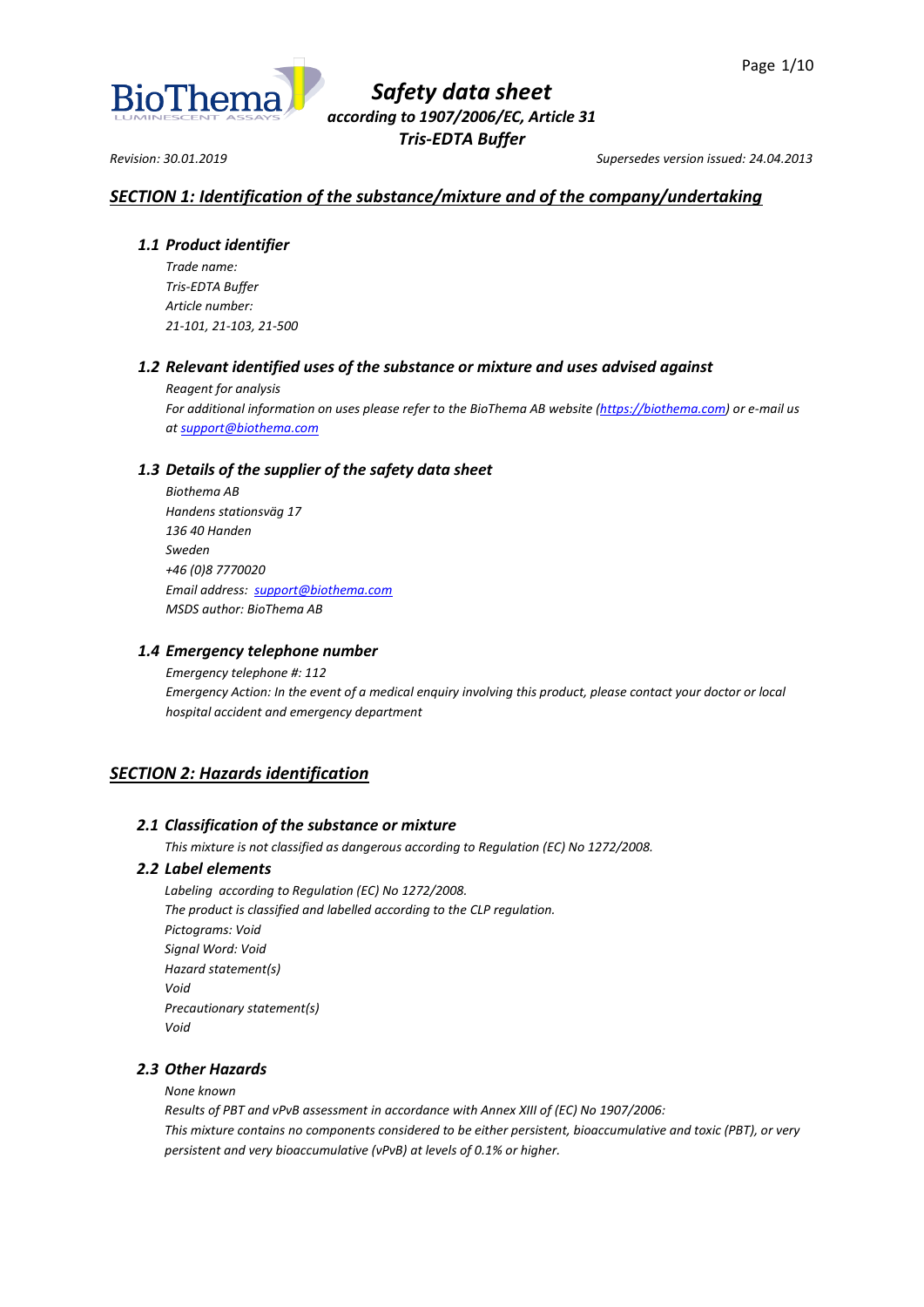*Revision: 30.01.2019 Supersedes version issued: 24.04.2013*

# *SECTION 3: Composition/information on ingredients*

# *3.1 Substances*

*Not applicable*

### *3.2 Mixtures*

*Liquid. No disclosure requirement according to Regulation (EC) No 1272/2008*

| --<br>c | <b>CAS</b> | <b>Chemical name</b> | <b>Percent</b> |
|---------|------------|----------------------|----------------|
|         |            |                      |                |

# *SECTION 4: First aid measures*

## *4.1Description of first aid measures*

*Personal protective equipment for first aid responders is not required. No immediate medical attention required.*

*After inhalation: Supply fresh air; consult doctor in case of complaints.*

*After skin contact: The product might cause skin irritation; good practice is to remove contaminated clothing and rinse skin with water.*

*After eye contact: Rinse opened eye for several minutes under running water as a precaution. Remove contact lenses.*

*After ingestion: Drink water (two glasses at most). Consult doctor if feeling unwell.*

*If these recommendations are not followed the exposed person could experience a delayed eye irritation and skin irritation.*

### *4.2 Most important symptoms and effects, both acute and delayed*

*May cause irritation. We have no further description of any symptoms.*

*4.3 Indication of any immediate medical attention and special treatment needed*

*No information available.*

# *SECTION 5: Firefighting measures*

#### *5.1 Extinguishing media*

*Suitable extinguishing media:*

*CO2, powder or water spray. Fight larger fires with water spray or alcohol resistant foam. Use extinguishing media that is appropriate to the local surrounding environment and circumstance. Unsuitable extinguishing media:*

*For this product no limitations of extinguishing media are given.*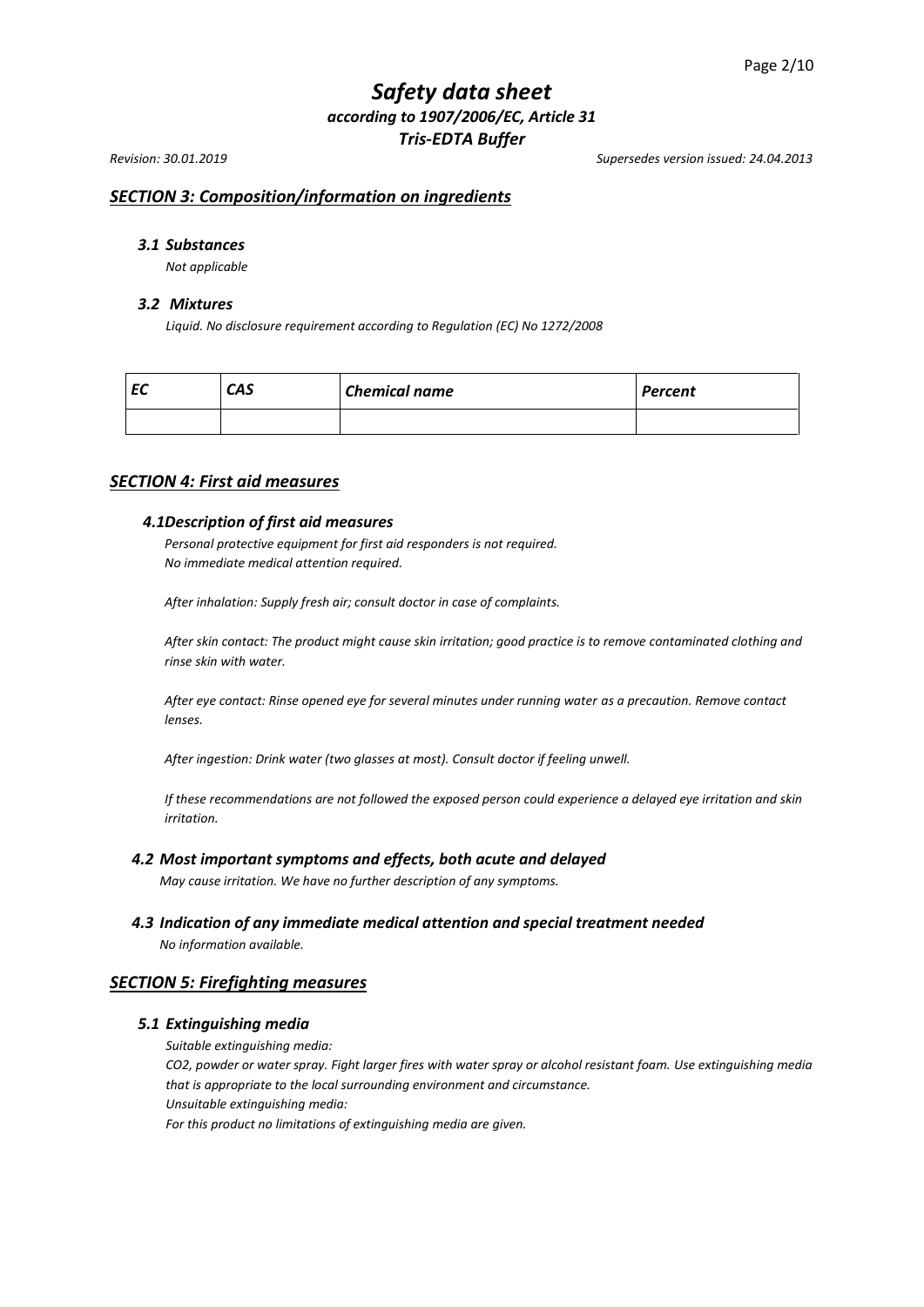*Revision: 30.01.2019 Supersedes version issued: 24.04.2013*

# *5.2 Special hazards arising from the substance or mixture:*

*No data available*

# *5.3 Advice for firefighters:*

*Wear protective clothing for firefighters. Wear self-contained breathing apparatus for firefighting if necessary.*

# *SECTION 6: Accidental release measures*

# *6.1 Personal precautions, protective equipment and emergency procedures:*

*Advice for non-emergency personnel: Wear suitable protective equipment as specified in SECTION 8*

*Advice for emergency personnel: Wear suitable protective equipment as specified in SECTION 8* 

# *6.2 Environmental precautions*

*Dilute with plenty of water. Do not allow to enter sewers/ surface or ground water.*

## *6.3 Methods and material for containment and cleaning up*

*Sweep up/absorb with any liquid-binding material and dispose according to section 13.*

## *6.4 Reference to other sections*

*See section 7 for safe handling See section 13 for disposal information*

# *SECTION 7: Handling and storage*

## *7.1 Precautions for safe handling:*

*Advice on safe handling: No special measures required*

*Advice on hygiene measures: Good practice is to wash hands before and after working with this mixture. Change contaminated clothing.*

## *7.2 Conditions for safe storage, including any incompatibilities*

*Storage conditions: Keep product fully closed See product label for recommended storage temperature* 

## *7.3 Specified end use(s)*

*See subsection 1.2.*

# *SECTION 8: Exposure controls/personal protection*

# *8.1Control parameters*

*Components with workplace control parameters: None*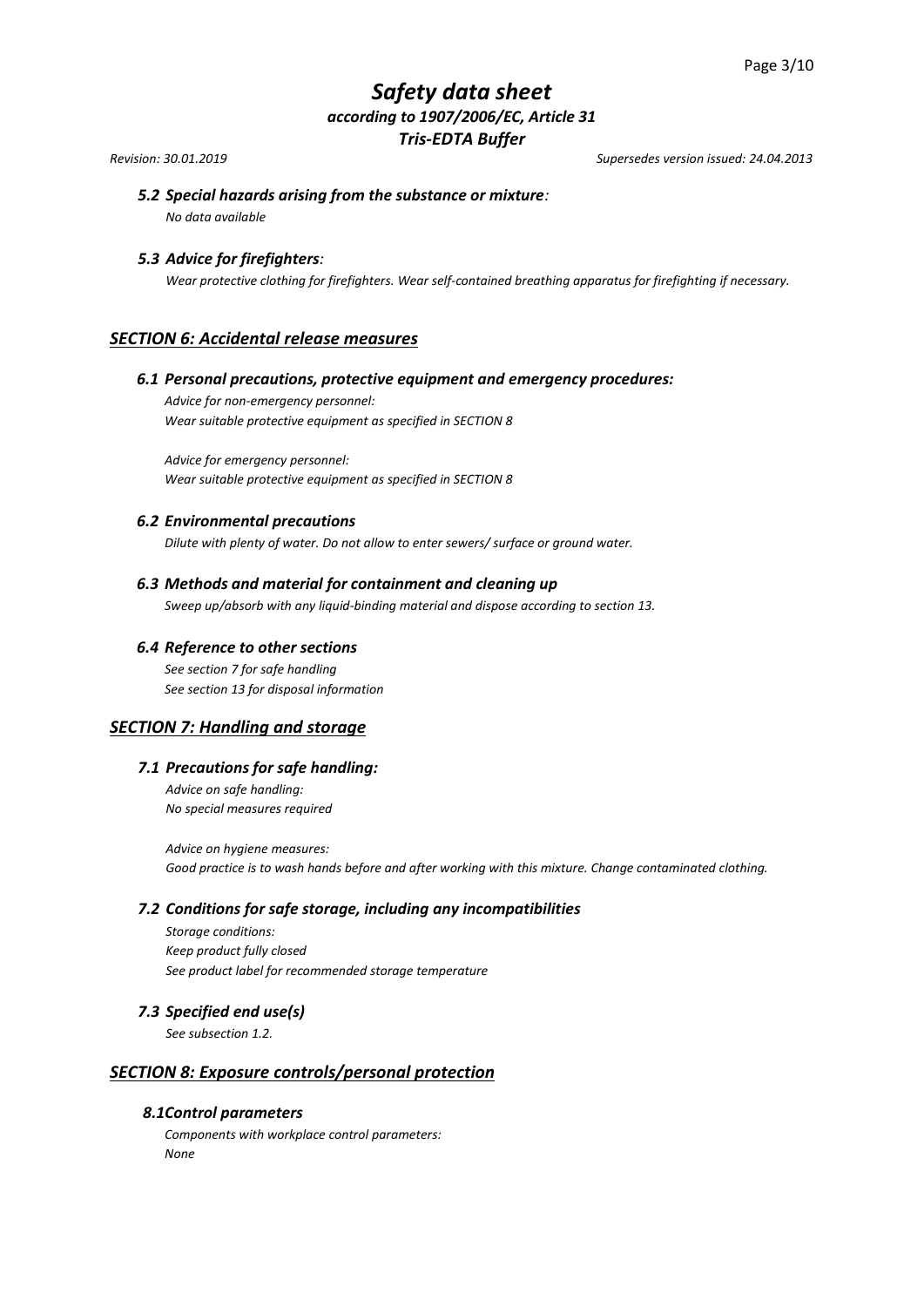#### *Revision: 30.01.2019 Supersedes version issued: 24.04.2013*

### *8.2 Exposure controls*

*Engineering controls:*

*General industrial hygiene practice.*

*Good general ventilation (typically 10 air changes per hour) should be used. Ventilation rates should be matched to conditions. If applicable, use process enclosures, local exhaust ventilation, or other engineering controls to maintain airborne levels below recommended exposure limits. If exposure limits have not been established, maintain airborne levels to an acceptable level.*

#### *Individual protection measures:*

*Personal protection equipment should be chosen according to the CEN standards and in discussion with the supplier of the personal protective equipment. Considerations to specific work environment where the product is used should be made.*

*Eye/face protection:*

*Safety glasses tested and approved under standards such as EN 166(EU).*

#### *Skin protection:*

*Wear appropriate chemical resistant gloves. We recommend single use vinyl gloves. The exact break through time for substances has to be obtained from the manufacturer of the protective gloves and has to be observed when making a final choice.*

*Wear lab coat or suitable protective clothing.*

*Respiratory protection: Not required normally. In case of insufficient ventilation, wear suitable respiratory equipment.*

*Thermal hazards: Wear appropriate thermal protective clothing, when necessary.*

*Environmental exposure controls No special precautionary measures necessary.*

## *SECTION 9: Physical and chemical properties*

#### *9.1.Information on basic physical and chemical properties*

*State of matter: Liquid Form: Clear liquid Colour: Colourless Odour: Odourless Odour threshold: No information available. Odourless pH: 6-8 at 20 °C (68 °F) Melting point/freezing point: No information available. Not determined. Initial boiling point and boiling range: No information available. Not determined. Flash point: Not applicable. Not flammable. Evaporation rate: No information available. Not determined. Flammability (solid, gas): Not applicable. Not flammable. Upper/lower flammability or explosive limits: Not applicable. Not flammable. Vapour pressure: No information available. Not determined. Vapour density: No information available. Not determined. Relative density: No information available. Not determined. Solubility(ies): Fully miscible in water Partition coefficient: n-octanol/water: No information available. Not determined.*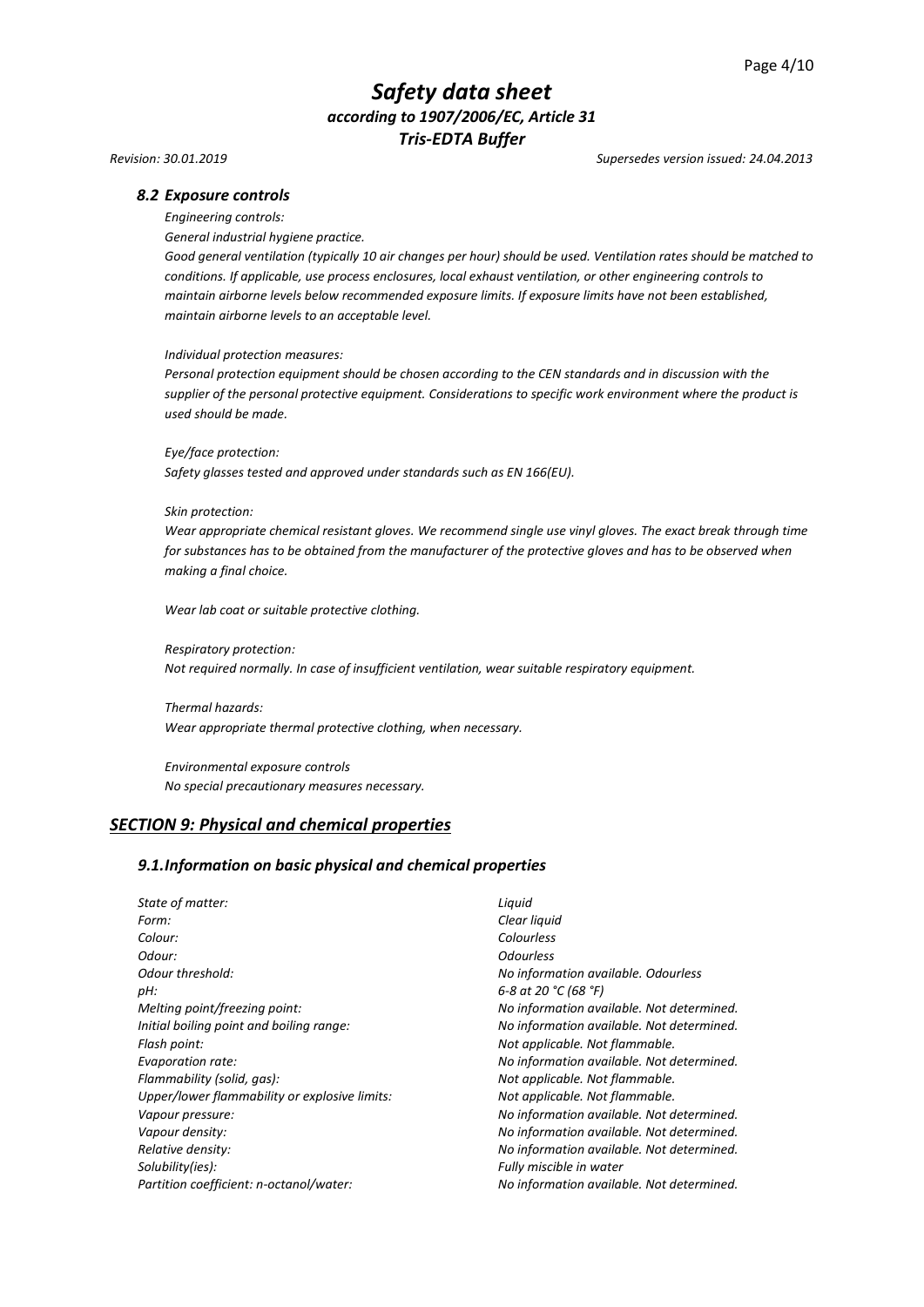#### *Revision: 30.01.2019 Supersedes version issued: 24.04.2013*

*Explosive properties: Not classified as explosive. Oxidising properties. None*

*Auto-ignition temperature: Not applicable. Not flammable. Decomposition temperature: No information available. Not determined. Viscosity: No information available. Not determined.*

# *9.2.Other Information*

*No relevant additional information available.*

# *SECTION 10: Stability and reactivity*

#### *10.1 Reactivity*

*The product is stable and non-reactive under normal conditions of use, storage and transport.*

## *10.2 Chemical stability*

*Material is stable under normal conditions.*

# *10.3 Possibility of hazardous reactions*

*No dangerous reaction known under conditions of normal use.*

## *10.4 Conditions to avoid*

*Contact with incompatible materials. Do not heat closed container. Do not pressurize container.*

#### *10.5 Incompatible materials*

*Strong oxidising or reducing agents. Strong acids or strong bases.*

# *10.6 Hazardous decomposition products*

*No hazardous decomposition products are known.*

# *SECTION 11: Toxicological information*

# *11.1 Information on toxicological effects*

## *General information*

*Occupational exposure to the substance or mixture may cause adverse effects. Handle in accordance with good industrial hygiene and safety practice.*

#### *Information on likely routes of exposure*

*Ingestion: May cause discomfort if swallowed. Inhalation: Prolonged inhalation may be harmful. Skin exposure: Prolonged contact with skin may cause temporary irritation. Eye exposure: Direct contact with eyes may cause temporary irritation. Symptoms: Exposure may cause temporary irritation, redness, or discomfort.*

*acute toxicity Due to partial or complete lack of data the classification is not possible skin corrosion/irritation Due to partial or complete lack of data the classification is not possible serious eye damage/irritation Due to partial or complete lack of data the classification is not possible respiratory or skin sensitisation Due to partial or complete lack of data the classification is not possible germ cell mutagenicity Due to partial or complete lack of data the classification is not possible carcinogenicity Due to partial or complete lack of data the classification is not possible reproductive toxicity Due to partial or complete lack of data the classification is not possible STOT-single exposure Due to partial or complete lack of data the classification is not possible STOT-repeated exposure Due to partial or complete lack of data the classification is not possible*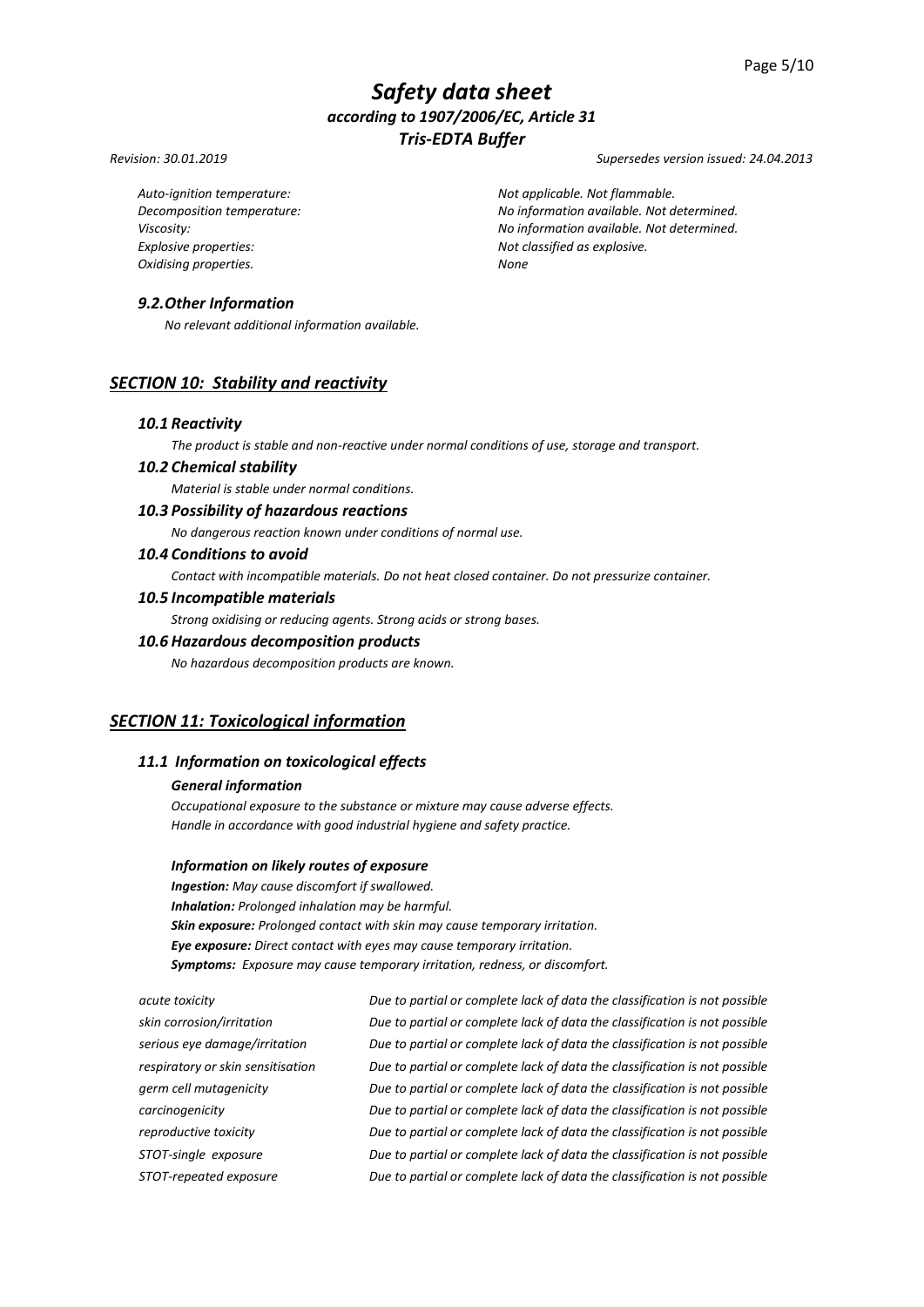*Revision: 30.01.2019 Supersedes version issued: 24.04.2013*

*aspiration hazard Due to partial or complete lack of data the classification is not possible*

## *SECTION 12: Ecological information*

## *12.1 Toxicity*

*No data available* 

## *12.2 Persistence and degradability*

*No data available*

### *12.3 Bioaccumulative potential*

#### *Bioconcentration factor (BCF)*

*No data available* 

*n-octanol/water (log Kow)*

## *No data available*

# *12.4 Mobility in soil*

*No data available* 

## *12.5 Results of PBT and vPvB assessment*

*This product does not contain PBT or vPvB substances.*

### *12.6 Other adverse effects*

*This product may effect the pH in aquatic environment and risk adverse effect on water organisms. See pH specification under subsection 9.1.*

### *SECTION 13: Disposal considerations*

## *13.1Waste treatment methods*

#### *Residual waste*

*Dispose of in accordance with local regulations. Empty containers or liners may retain some product residues. This material and its container must be disposed of in a safe manner.*

#### *Contaminated packaging*

*Empty containers should be taken to an approved waste handling site for recycling or disposal. Since emptied containers may retain product residue, follow label warnings even after container is emptied.*

### *EU waste code*

*The Waste code should be assigned in discussion between the user, the producer and the waste disposal company.*

#### *Disposal methods/information*

*Collect and reclaim or dispose in sealed containers at licensed waste disposal site. Special precautions*

*Dispose in accordance with all applicable regulations.*

# *SECTION 14: Transport information*

## *14.1 UN number*

*ADR/RID: Not regulated as dangerous goods. IMDG: Not regulated as dangerous goods. IATA: Not regulated as dangerous goods.*

#### *14.2 UN proper shipping name*

*ADR/RID: Not regulated as dangerous goods. IMDG: Not regulated as dangerous goods. IATA: Not regulated as dangerous goods.*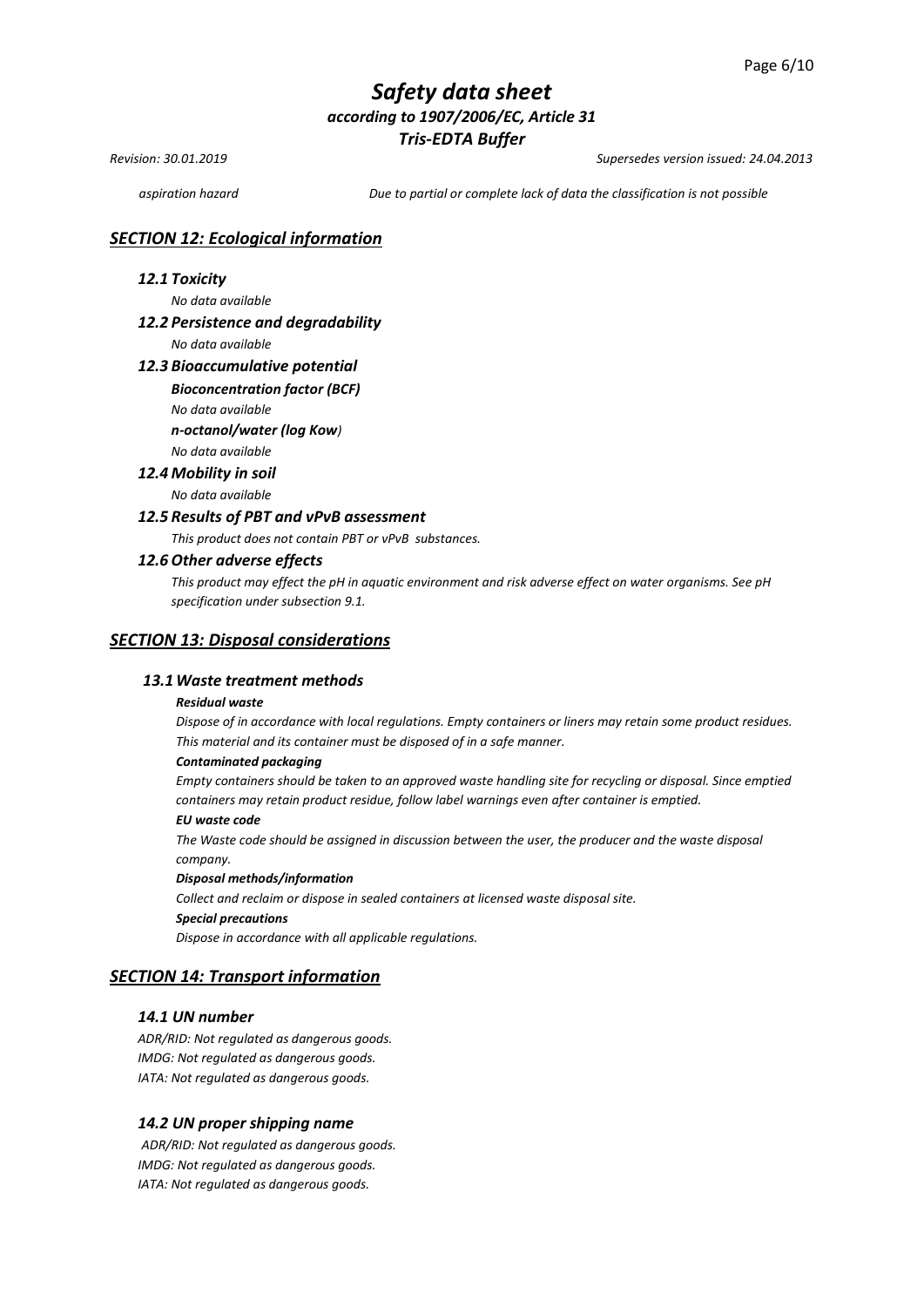*Revision: 30.01.2019 Supersedes version issued: 24.04.2013*

## *14.3 Transport hazard class(es)*

*ADR/RID: Not regulated as dangerous goods. IMDG: Not regulated as dangerous goods. IATA: Not regulated as dangerous goods.*

## *14.4 Packaging group*

*ADR/RID: Not regulated as dangerous goods. IMDG: Not regulated as dangerous goods. IATA: Not regulated as dangerous goods.*

## *14.5 Environmental hazards*

*ADR/RID: Not regulated as dangerous goods. IMDG: Not regulated as dangerous goods. IATA: Not regulated as dangerous goods.*

### *14.7 Transport in bulk according to Annex II of Marpol and the IBC Code*

*Not applicable*

# *SECTION 15: Regulatory information*

### *15.1 Safety, health and environmental regulations/legislation specific for the substance or*

#### *mixture*

# *EU Regualtions*

*Regulation (EC) No. 1005/2009 on substances that deplete the ozone layer, Annex I and II, as amended Not listed.*

*Regulation (EC) No. 850/2004 On persistent organic pollutants, Annex I as amended Not listed.*

*Regulation (EU) No. 649/2012 concerning the export and import of dangerous chemicals, Annex I, Part 1 as amended* 

*Not listed.*

*Regulation (EU) No. 649/2012 concerning the export and import of dangerous chemicals, Annex I, Part 2 as amended*

*Not listed.*

*Regulation (EU) No. 649/2012 concerning the export and import of dangerous chemicals, Annex I, Part 3 as amended*

*Not listed.*

*Regulation (EU) No. 649/2012 concerning the export and import of dangerous chemicals, Annex V as amended*

*Not listed.*

*Regulation (EC) No. 166/2006 Annex II Pollutant Release and Transfer Registry Not listed.*

*Regulation (EC) No. 1907/2006, REACH Article 59(10) Candidate List as currently published by ECHA Not listed.*

#### *Authorisations Regulation*

*(EC) No. 1907/2006, REACH Annex XIV Substances subject to authorization, as amended Not listed.*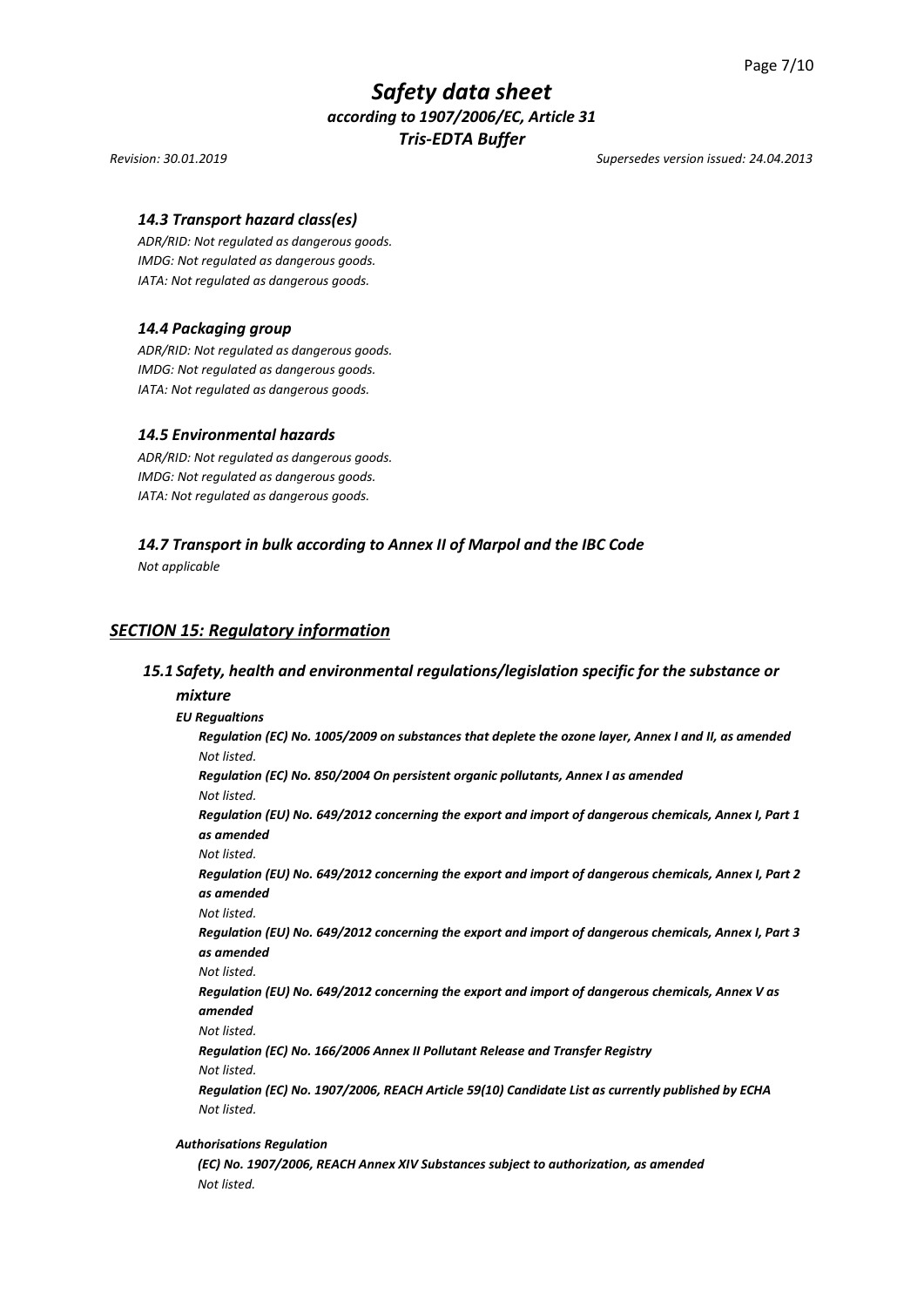*Revision: 30.01.2019 Supersedes version issued: 24.04.2013*

#### *Restrictions on use*

*Regulation (EC) No. 1907/2006, REACH Annex XVII Substances subject to restriction on marketing and use as amended*

*Not listed.*

*Directive 2004/37/EC: on the protection of workers from the risks related to exposure to carcinogens and mutagens at work*

*Not listed.*

*Directive 92/85/EEC: on the safety and health of pregnant workers and workers who have recently given birth or are breastfeeding*

*Not listed.*

#### *Other EU regulations*

*Directive 2012/18/EU on major accident hazards involving dangerous substances Not listed.* 

*Directive 98/24/EC on the protection of the health and safety of workers from the risks related to chemical agents at work* 

*Not listed.*

*Directive 94/33/EC on the protection of young people at work Not listed.*

#### *Other regulations*

*The product is classified and labelled in accordance with EG 1272/2008 (CLP regulation) as amended. This Safety Data Sheet complies with the requirements of Regulation (EC) No 1907/2006 as amended.*

#### *National regulations*

*Follow national regulation for work with chemical agents.*

## *SECTION 16: Other information*

#### *List of abbreviations*

*CLP: Classification, Labelling and Packaging AND: Agreement concerning the International Carriage of Dangerous Goods by Inland Waterways RID: Regulations Concerning the International Transport of Dangerous Goods by Rail ADR: European Agreement concerning the International Carriage of Dangerous Goods by Road IATA: International Air Transport Association IMDG: International Maritime Code for Dangerous Goods IBC Code: International Code for the Construction and Equipment of Ships carrying Dangerous Chemicals in Bulk Marpol: International Convention for the Prevention of Pollution from Ships PBT: Persistent, bioaccumulative and toxic vPvB: Very persistent and very bioaccumulative*

#### *References*

*ACGIH's documentation of the Threshold Limit Values and Biological Exposure Indices* 

*EPA* (*Environmental Protection Agency)*

*HSDB®-Hazardous Substances Data Bank*

*IARC- monographs on the carcinogenic risks to humans*

*National toxicology program(NTP) report on carcinogen*

#### *Information on evaluation method leading to the classification of mixture*

*The classification for health and environmental hazards is derived by a combination of calculation methods and test data, if available.*